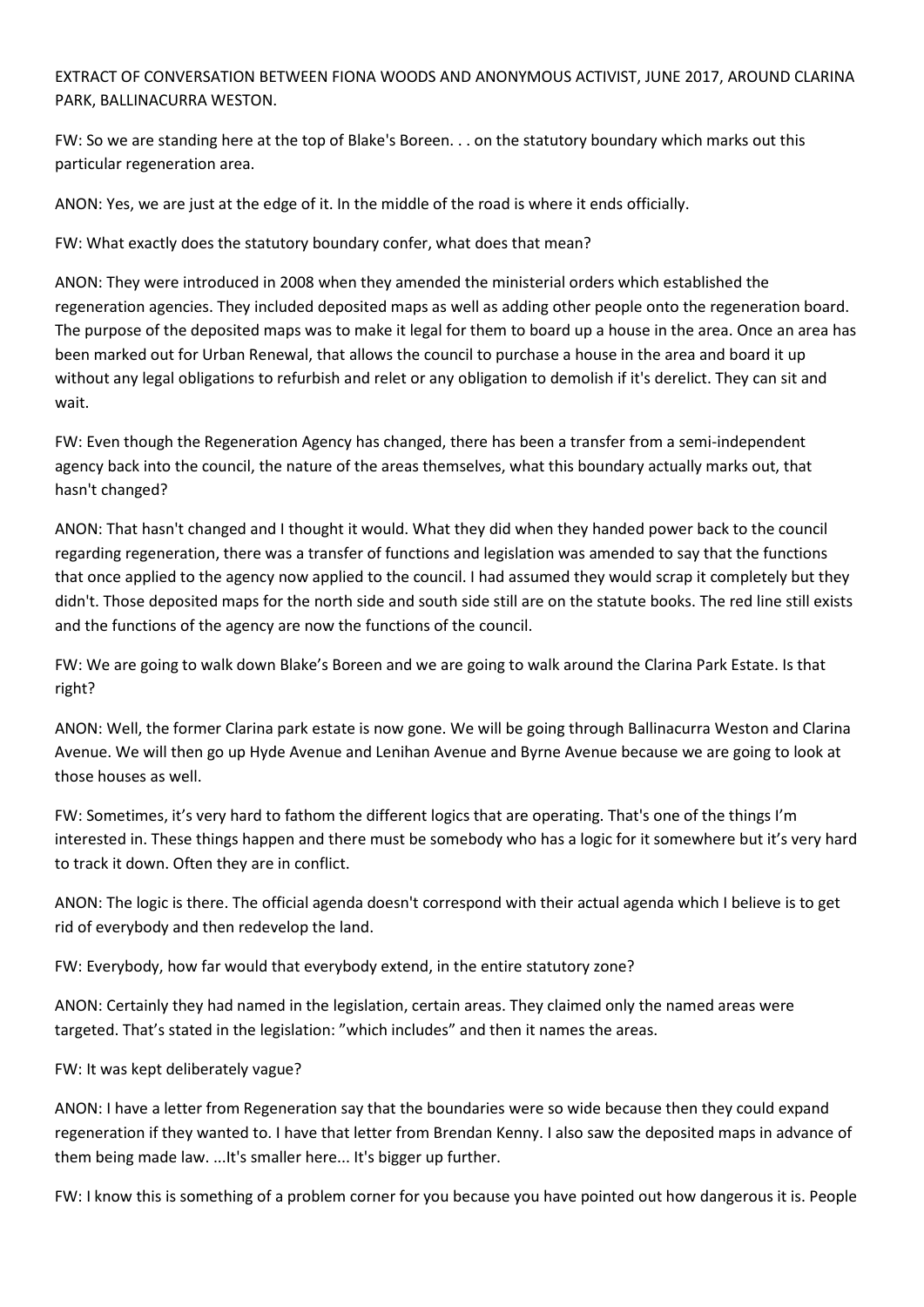walk on that wall. There's a steep fall off on the other side.

ANON: Back in the 80s a child had a serious fall further up that boreen. He was hospitalised. They still do. Their plan was to remove the fence and knock that section wall and they were going to put rock armour in there.

FW: This is the rock armour?

ANON: Yes, That would create problems. It would have created a picnic area. As you know we've had problems there. Open space....a lot more vulnerable.

FW: Passive security (means) having the neighbourhood police the area?

ANON: Parts of the security worked because it's at the main road. If you have traffic going through that can provide passive security. But here there's no one really looking. The context of the passive security as it was outlined in the new plan. There was Garda... up in Dublin that came up with it. That's the design expert; he often features on Crime Watch. The context of that was with houses being built there. Passive security would be provided by new houses with the residents in them. There is no new houses there as you can see. So opening up the site that goes against their stated ideas.

FW: This site now, I've seen the houses that were on it on google earth from 2009, how long is it since the site has been cleared?

ANON: 2012, the last two houses were demolished.

FW: Were they inhabited?

ANON: No they were the Community Development Project.

FW: So, 5 years?

ANON: 5 years, they were all tenants. There was 49 houses in total. They were built in 1996. There was nothing wrong with them, physically.

FW: What happened was, this process of sequence of events that happen, where they start to, I think the term you use is de-tenanting?

ANON: De-tenanting, yes. They offer the tenant the same rate in another area. Then the house gets boarded up, looted and burnt out. I have loads of photos of that happening in Clarina Park. In Clarina Park they were all tenants. In the rest of Weston they were mostly homeowners. The tenants were peppered throughout the area. They removed them and then would board up the house on the block, or two houses on the block. They would get the homeowner to then sell their house back or as they call it become a tenant elsewhere. You go from a homeowner to a tenant and get compensated for €30,000. Of course that money would be gone in rent in three or four years.

FW: I can see why people would resist that.

ANON: Yes, as best they can.

FW: The fact that the house would be emptied and boarded up, that wouldn't happen in other parts of the city. They would either have to demolish or refurbish.

ANON: A house that was derelict they would have to demolish. A house that was not derelict would have to be refurbished and relet. That's the law.

FW: The stated logic of why they would board up, is there a stated logic?